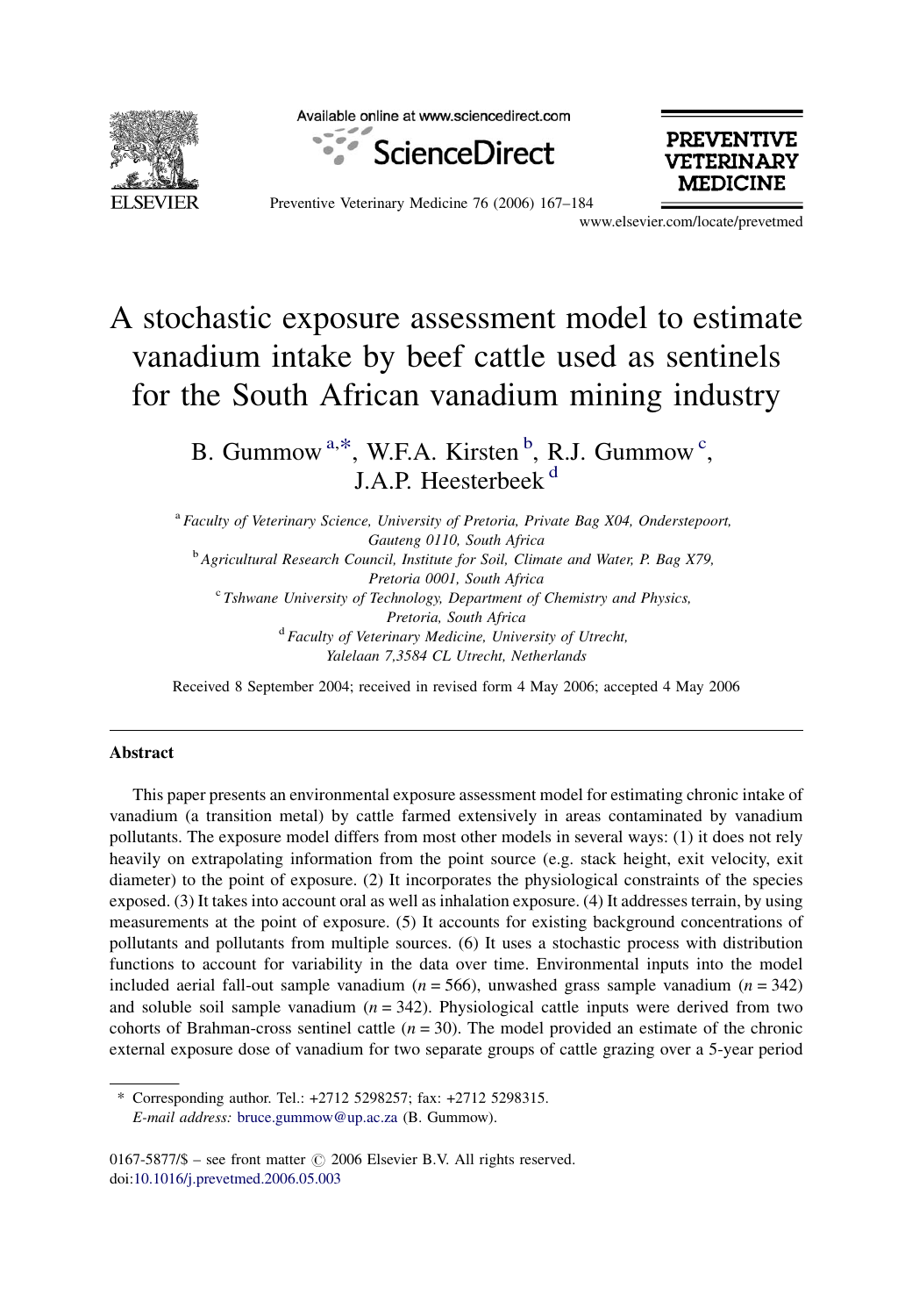(1999–2004) immediately adjacent (median dose = 2.14 mg vanadium/kg body weight/day) and  $2 \text{ km}$  away (median dose = 1.07 mg/kg/day) from a South African vanadium-processing plant, respectively. The final output of the model is a distribution curve of the probable vanadium intake based on the variability within the inputs over the 5-year period of the study. The model is adaptable enough for application to other transition metals and species (including man), and could be used as an alternative to plume-dispersion modelling.

 $\circ$  2006 Elsevier B.V. All rights reserved.

Keywords: Environmental epidemiology; Vanadium; Pollution; Cattle; Model; Transition metals and exposure assessment

# 1. Introduction

''In less than 100 years, vanadium has gone from being a rare and obscure metal to become one of strategic military importance and a pillar of modern technology. As scientific and technological developments expand its horizon, vanadium is clearly poised to become the element for the twenty-first century''[—Nriagu \(1998\).](#page-16-0) With this in mind, vanadium can potentially have an important environmental impact— especially in countries like South Africa, China, Russia and the USA (the main producers of vanadium). About 17% of worldwide vanadium production from primary sources is recovered from the oil industry and the rest is mined from vanadiferous magnetite (Fe<sub>2</sub>O<sub>3</sub>) [\(Hilliard, 1992](#page-16-0)). Vanadium is most often used by industry in the manufacturing of steel, where it is used as ferrovanadium ([Reilly, 1991; Toxicological Profile for Vanadium, 1992](#page-16-0)).

Vanadium can be toxic; poisoning has long been an occupational-health risk within industry [\(Faulkner Hudson, 1964; Gummow et al., 2005](#page-15-0)). Various species of animals are susceptible to vanadium poisoning ([Faulkner Hudson, 1964](#page-15-0)) and outbreaks have occurred in cattle [\(ter Heege, 1964;](#page-16-0) Unpublished archival records of the Onderstepoort Veterinary Institute (OVI), Private Bag X05, Onderstepoort, 0110, 1961/1962, 1975/1976; [Frank](#page-15-0) [et al., 1992; Gummow et al., 1994; Frank et al., 1996; McCrindle et al., 2001](#page-15-0)). The pathogenesis of chronic vanadium poisoning in cattle is complex but involves malabsorption and immunosuppression ([Gummow et al., 1994; Gummow, 2005](#page-15-0)). The symptoms can be variable, but the disease usually manifests initially in calves 0–6 months old, which show emaciation, chronic diarrhoea, sub-mandibular oedema, pot-belly and in some cases, facial paralysis, rhinitis, conjunctivitis and recumbency followed by death ([Faulkner Hudson, 1964; Puls, 1989; Gummow, 2005\)](#page-15-0). Symptoms in humans are usually as a response to industrial exposure and involve irritation of the eyes and respiratory system in the form of conjunctivitis, bronchospasm, bronchitis and asthma-like symptoms. Other symptoms of vanadium poisoning in humans include weakness, nausea, vomiting, anorexia, tinnitus, headache, dizziness, green discolourisation of the tongue, palpitations, transient coronary insufficiency, bradycardia with extra systoles, dermatitis, anaemia, leucopoenia, leukocyte granulation and lowering of cholesterol levels [\(Faulkner Hudson,](#page-15-0) [1964; Friberg et al., 1979; Reilly, 1991\)](#page-15-0). Recent studies in humans show correlations between vanadium levels in urine and serum and cognitive deficits, particularly visuospatial abilities and attention [\(Barth et al., 2002\)](#page-15-0).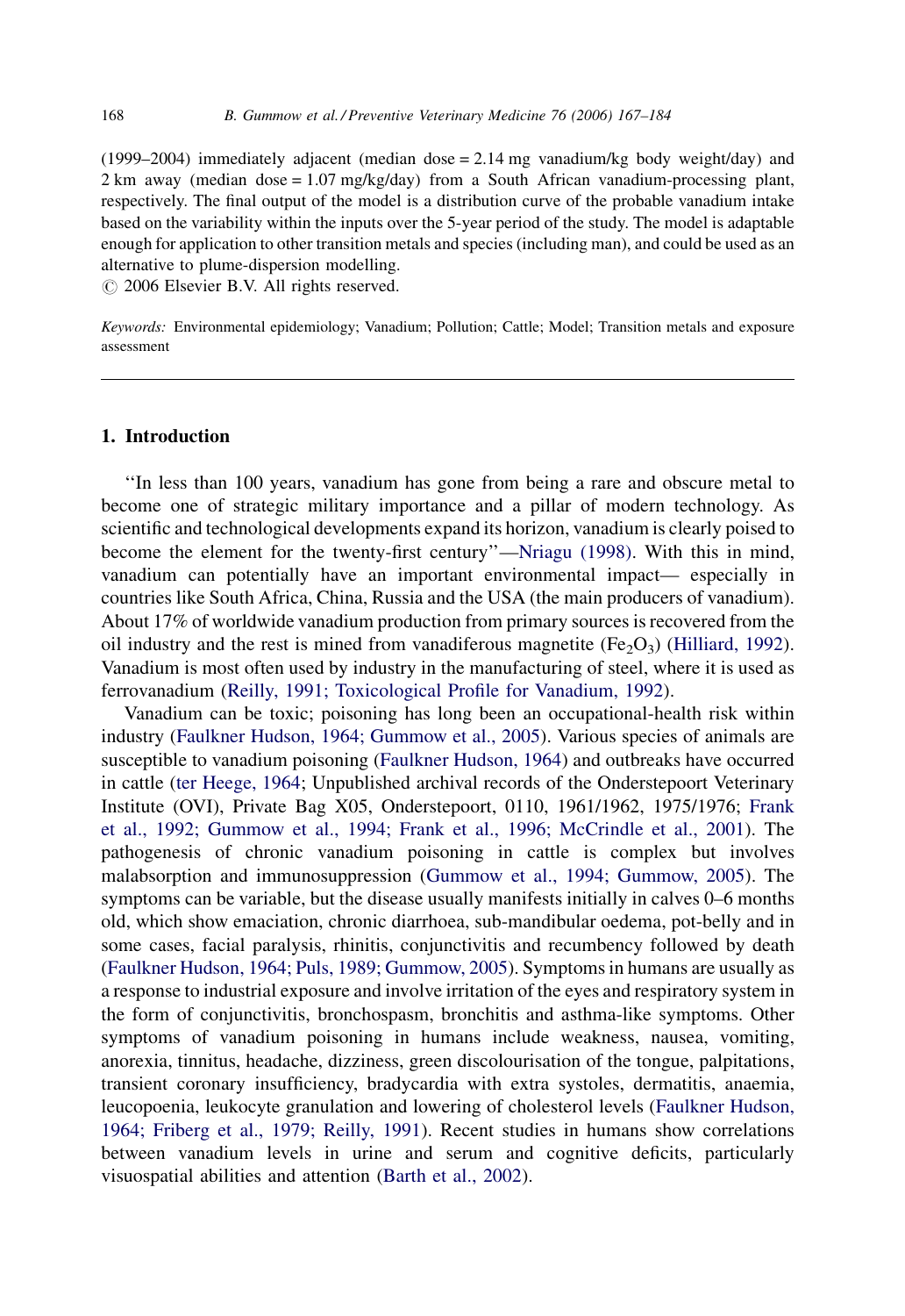Exposure assessment describes the biological pathway(s) necessary for exposure of animals and humans to the hazards identified and estimating the likelihood of those exposure(s) occurring ([Murry et al., 2004](#page-16-0)). Several investigators have suggested that the failure to assess exposure accurately has reduced the effectiveness of epidemiological research [\(Clarkson et al., 1983; Heath, 1983](#page-15-0)) and is the Achilles heel of traditional epidemiology [\(Perera and Weinstein, 1982](#page-16-0)). Poor exposure assessment promotes misclassification among exposed and comparison cohorts [\(Aldrich et al., 1993\)](#page-15-0) and can lead to incorrect conclusions. Little work has been done to produce accurate exposureassessment models for cattle exposed to transition-metal pollutants (those metals found between groups IIA and IIIA on the periodic table) over long periods of time.

# 2. Materials and methods

#### 2.1. Experimental design

A cohort study was carried out using 30 Bos indicus cows of the same approximate mass. They were purchased in 1999 as pregnant heifers and randomly divided by lottery into two groups: a high-exposure (HE) group of 10 and a low-exposure (LE) group of 20 cattle. The HE group was farmed in an area immediately adjacent to the mine where high background concentrations of vanadium were thought to occur [\(Fig. 1](#page-3-0)). The LE group was farmed approximately 2–3 km from the first group in an area thought to have much lower background vanadium concentrations (D. Stein, Environmental Officer, L. Ford, Technical Director and Engineer, personal communication, 1999). Both groups were farmed as an extensive beef cattle enterprise with a twenty percent annual replacement rate. The herd size was limited by the amount of available grazing and a stocking density of approximately 1 animal per 5 ha was used as a guideline. Pastures comprised portions of veld fenced off into camps ([Fig. 1\)](#page-3-0). This density on the unimproved veld vegetation assured uniform grazing of the palatable plants across the entire area within each camp.

#### 2.2. Observations and analytical procedures

The farm was visited by at least one veterinary co-workers once every 3 months, to monitor the health status of the herd, collect samples and bring records up to date. A record system was kept by the Department of Production Animal Studies at the Faculty of Veterinary Science, University of Pretoria, for analyses purposes.

A weather-monitoring station was placed on the mine's property to measure wind direction, wind speed, ambient temperature, humidity and rainfall.

Nine deposit-samplers were placed in the LE pastures and six deposit-samplers in the HE pastures to capture airborne particulate matter ([Fig. 1\)](#page-3-0). A total of 566 aerial fall-out samples were collected between 1999 and 2004. Soil and grass samples were collected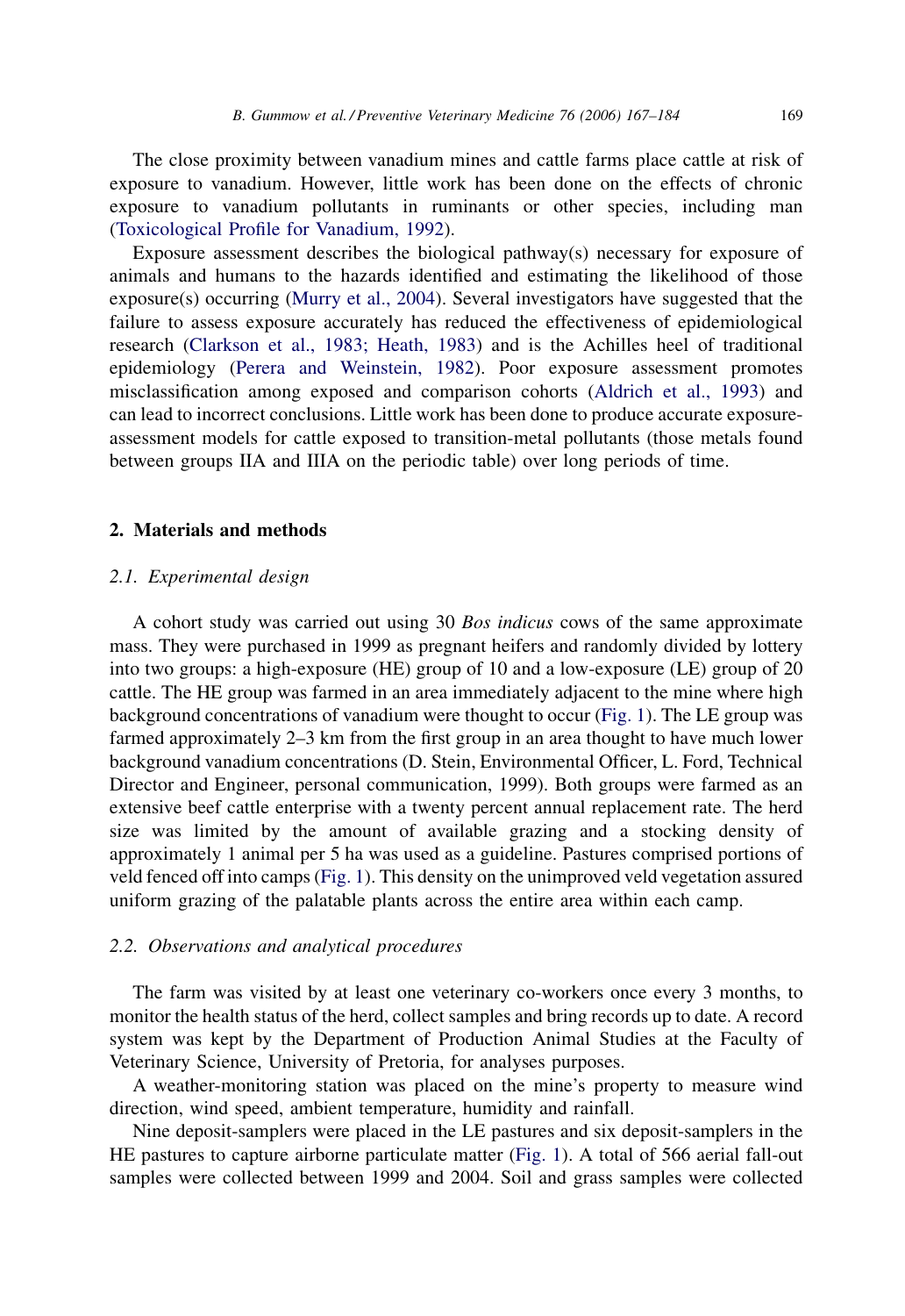<span id="page-3-0"></span>

Fig. 1. Map of the area where the trial took place in South Africa during 1999–2004, showing the vanadium processing plant in relation to the LE and HE pastures and the points where samples were routinely collected.

once every 3–4 months at the same points as the deposit-samplers. A variety of palatable grass species were sampled within a radius of 50 m of each sampling point. The same approximate mass  $(500 \text{ g})$  of grass was collected each time. A total of 342 grass samples and 342 soil samples were collected over the 5-year period. At the same time, water samples ( $n = 62$ ) were taken from the drinking troughs (the water itself came from the town council) and biological samples were taken from cattle ([Gummow et al., 2006](#page-16-0)). The samples were analysed by the Institute of Soil, Climate and Water, Pretoria, South Africa, for concentrations of vanadium, using standard internationally accepted methods and quality-control procedures ([USEPA Standard Methods, 1986, 1996; Handbook of Standard](#page-17-0) [Soil Testing Methods for Advisory Purposes, 1990](#page-17-0)). The detection limit for vanadium using the EPA 3052 method was 0.052 mg/kg.

#### 2.3. Exposure assessment

Exposure assessment was carried out using stochastic simulation models that incorporated distribution functions defined by the input data and Latin-Hypercube sampling. The objective of the models was to simulate the amount of vanadium that cattle would have taken in during the project. The following is a description of a generic model that pools all the data for the duration of the trial. To reduce variance and to allow the exposure data to be correlated to the biomarker data, the data were also stratified into seasonal wet (October–February) and dry (March–September) periods for 1999/2000,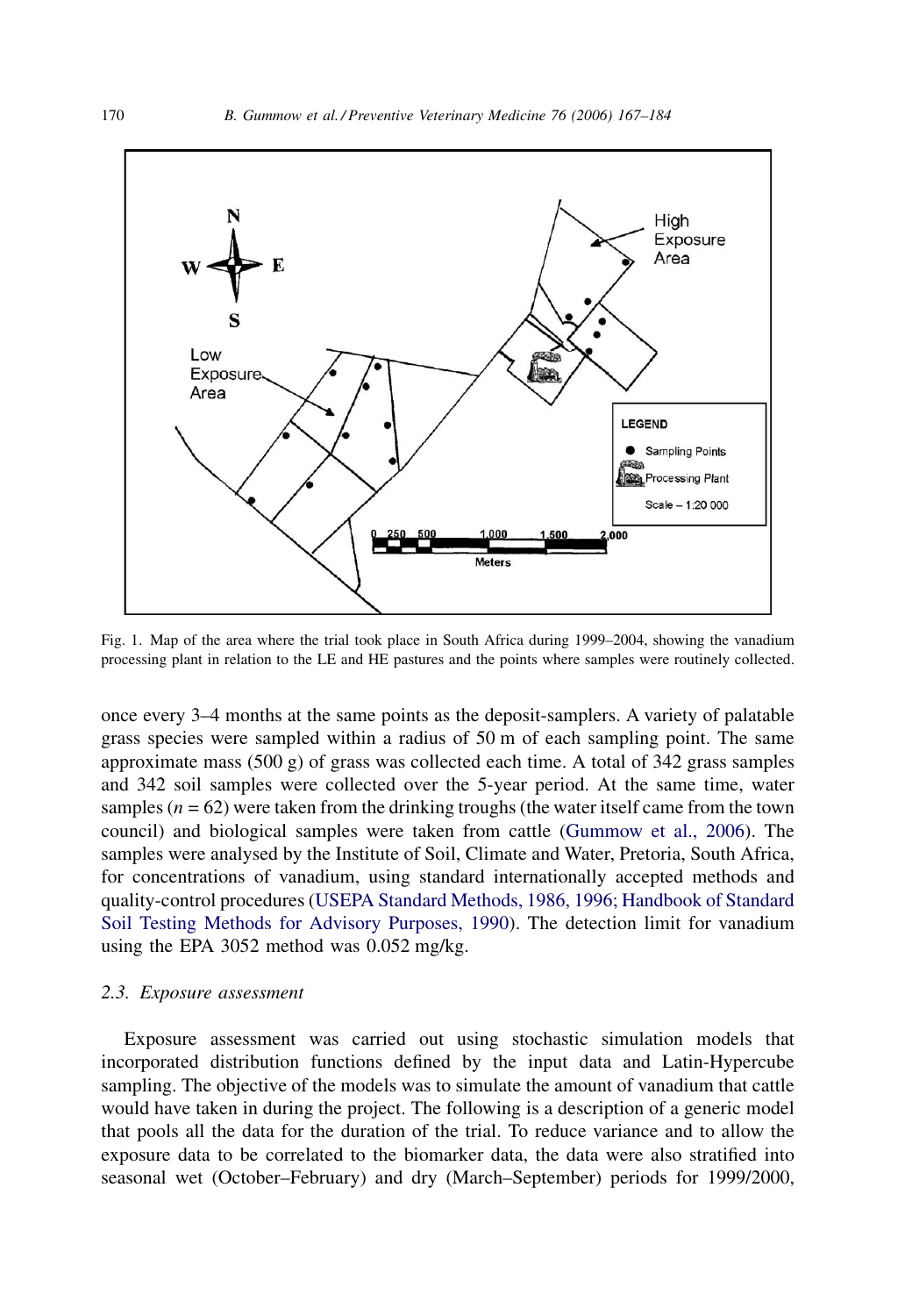2001/2002 and 2003/2004 and a separate model created for each of these strata. We decided not to stratify the periods any further because of the relatively small number of sampling points used for fall out and because, during certain periods of the trial, data from certain points could not be collected because of changes in mining operations, veld fires or staff problems.

The generic model was divided into three segments. The first segment comprised collation of the exposure data that had been recorded during the duration of the trial. This data comprised the aerial fall-out data, the grass concentrations of vanadium, soil concentrations of vanadium, background feed concentrations of vanadium and background water concentrations of vanadium over the duration of the trial (referred to below as exposure inputs). As explained above, the data were pooled for each year of the study into a wet season (October–February) and a dry season (March–September) based on meteorological data that was collected on site. This provided the first input into the model and each exposure input for that period was defined using a truncated lognormal distribution function generated by Bestfit version 4.5 (Palisade Corporation). The lognormal distribution function was consistently within the top-ranking distribution functions that Bestfit fitted to the data and is commonly used for environmental data. The function was truncated with a lower bound of zero to prevent the generation of negative values, which would be implausible, and an upper bound dependent on what was regarded as an unrealistic maximum for that exposure input. So the maximum aerial fall out was truncated at 100,000  $\mu$ g/m<sup>2</sup>/day, unwashed grass vanadium at 1000 mg/kg/day and soluble (EDTA) soil vanadium concentrations at 50 mg/kg/day. This generated a distribution function for possible concentrations of vanadium representative of each exposure input. For the purpose of the generic model, a uniform distribution function was then used to combine the seasonal data over the years into a single distribution function representing the possible vanadium concentrations over the entire period of the trial for grass, soil, water and air, respectively. The resultant outputs of this segment of the model were therefore distribution functions that represented concentrations of vanadium in unwashed grass  $(mg/kg)$  [\(Fig. 3](#page-9-0)), concentrations of soluble vanadium in soil  $(mg/kg)$  ([Fig. 4\)](#page-10-0), aerial fall out  $(\mu g/m^2/day)$  ([Fig. 5\)](#page-10-0) and concentrations of vanadium in water sources used by the cattle  $(\mu g/l)$  in each exposure area over the entire period of the trial. The structure of the model was designed to allow examination of vanadium concentrations for a particular year, season or period, to examine trends related to the consequence assessment, but these results are discussed elsewhere [\(Gummow, 2005; Gummow et al., 2006\)](#page-16-0).

The second segment of the model involved modelling the physiological intake parameters for cattle [\(Table 1](#page-5-0)). These were divided into vanadium that would be ingested orally through the intake of feed, water and soil, and vanadium that would be inhaled. Percutaneous absorption was not considered to be a route of intake for vanadium and thus was not included in the model. This assumption was made because of the relatively small amount of vanadium that is known to be absorbed across the gastro-intestinal barrier of monogastric animals ([Friberg et al., 1979](#page-15-0)); bovine skin by comparison, having a smaller surface area and being much thicker, is likely to be an even poorer route of absorption. Similarly, while background concentrations of vanadium were monitored in the commercial winter supplementary licks and lucerne that cattle received, the small concentrations and short period of ingestion (2–3 months per year) of the lick and lucerne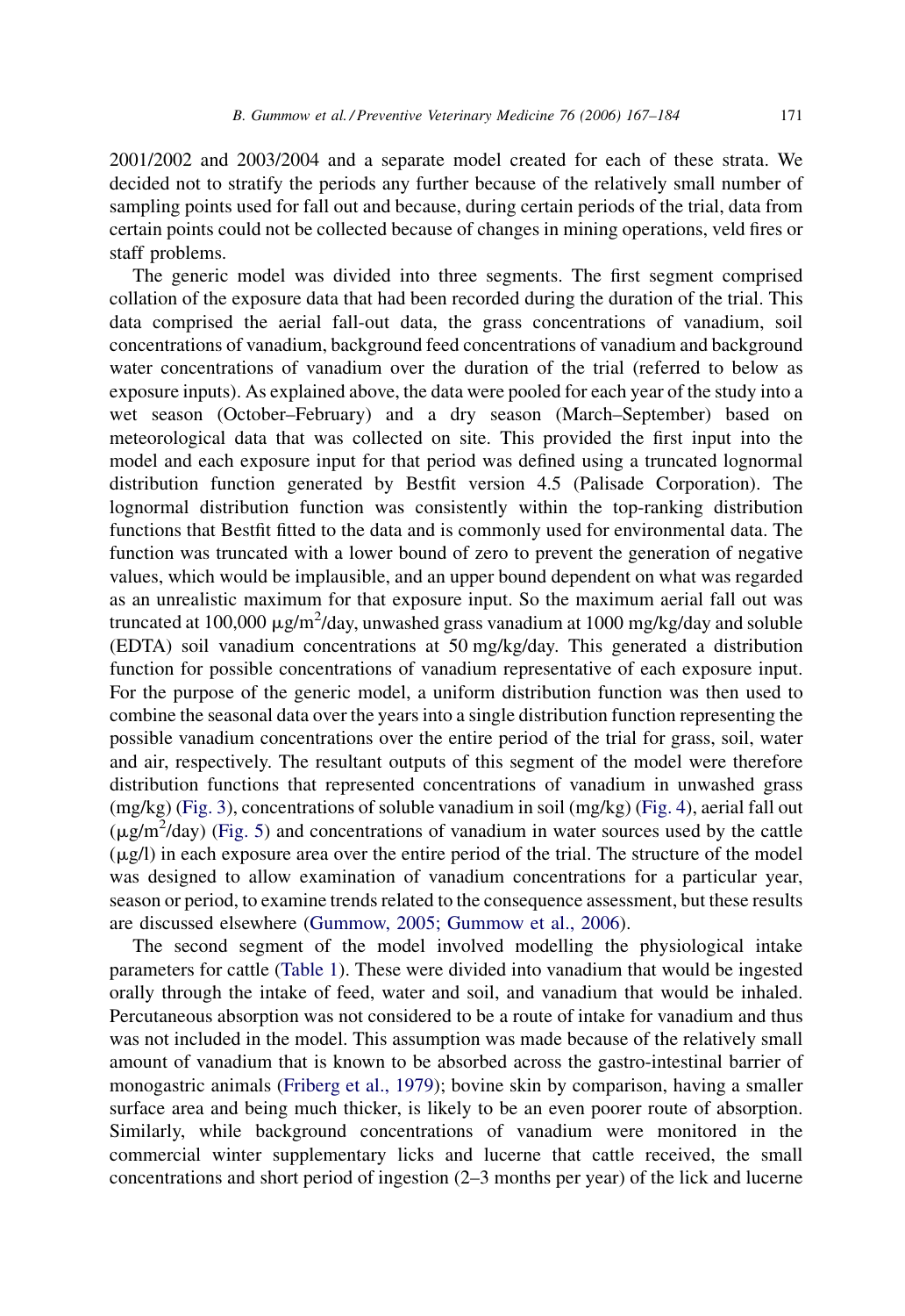Table 1

Model for estimating the intake of environmental vanadium by two groups of South African cattle between 1999 and 2004

|                                                                               | High-exposure<br>group | Low-exposure<br>group | Comment/distribution<br>function                         |  |
|-------------------------------------------------------------------------------|------------------------|-----------------------|----------------------------------------------------------|--|
| Oral intake                                                                   |                        |                       |                                                          |  |
| Grass (veld) diet                                                             |                        |                       |                                                          |  |
| Group body weight standard<br>deviation (kg)                                  | 74                     | 67                    | From trial data                                          |  |
| Group body weight mean (kg)                                                   | 472                    | 442                   | From trial data                                          |  |
| Body weight function                                                          | 471                    | 442                   | RiskNormal,<br>RiskTruncate(250,650)                     |  |
| % of body weight                                                              | 0.02                   | 0.02                  | (RiskUniform(0.01, 0.025))                               |  |
| Grass dry-matter-intake (kg/day)                                              | 8.2                    | 7.74                  |                                                          |  |
| Vanadium in grass (mg/kg)                                                     | 148.00                 | 68.00                 | From unwashed grass model                                |  |
| Vanadium ingested in grass (mg/day)                                           | $1.22 \times 10^{3}$   | 526.00                |                                                          |  |
| Water                                                                         |                        |                       |                                                          |  |
| Volume of water ingested                                                      | 34.95                  | 32.84                 | $WI = 0.075 + 4.234 \times$                              |  |
| $(cows (>24 months))$ (l/day)                                                 |                        |                       | $DMI + -1.15$                                            |  |
| Vanadium in water $(\mu g/l)$                                                 | 23.50                  | 21.00                 |                                                          |  |
| Vanadium ingested in water (µg/day)                                           | 821.37                 | 689.66                |                                                          |  |
| Vanadium ingested in water (mg/day)                                           | 0.82                   | 0.69                  |                                                          |  |
| Soil ingested                                                                 |                        |                       |                                                          |  |
| $1-18\%$ of DMI                                                               | 0.10                   | 0.10                  | RiskUniform(0.01,0.18)                                   |  |
| Amount of soil ingested (kg/day)                                              | 0.78                   | 0.74                  |                                                          |  |
| Soluble vanadium in soil (mg/kg)                                              | 6.00                   | 5.00                  | From EDTA soil model                                     |  |
| Vanadium ingested with soil                                                   | 4.70                   | 3.68                  |                                                          |  |
| intake (mg/day)                                                               |                        |                       |                                                          |  |
| Vanadium ingested per cow per<br>day (mg/day)                                 | $1.22 \times 10^{3}$   | 531                   |                                                          |  |
| Inhalation intake                                                             |                        |                       |                                                          |  |
| Vanadium concentration in air<br>$(\mu g/m^2/day)$                            | $6.97 \times 10^{3}$   | $1.66 \times 10^{3}$  | From aerial fall-out model                               |  |
| Diameter of collector (m)                                                     | 0.19                   | 0.19                  |                                                          |  |
| Radius of collector (m)                                                       | 0.09                   | 0.09                  |                                                          |  |
| Gravitational acceleration constant<br>$[g]$ (m/s <sup>2</sup> )              | 9.80                   | 9.80                  |                                                          |  |
| Pi constant                                                                   | 3.14                   | 3.14                  |                                                          |  |
| Radius of vanadium particles $[r]$ (m)                                        | $5.00 \times 10^{-5}$  | $5.00 \times 10^{-5}$ | RiskUniform $(4 \times 10^{-6})$ ,<br>$6 \times 10^{-6}$ |  |
| Density of $V_2O_5$ [ $\rho$ ] (g/ml)                                         | $3.36 \times 10^{3}$   | $3.36 \times 10^{3}$  |                                                          |  |
| Density of the air $\lceil \sigma \rceil$                                     | 1.20                   | 1.20                  | g/l at $25C = \text{kg/m}^3$                             |  |
| Viscosity of the air $[\eta]$ (Pa s)                                          | $1.80 \times 10^{-5}$  | $1.80 \times 10^{-5}$ |                                                          |  |
| Vertical terminal velocity $(v_t)$ (m/s)                                      | 1.01                   | 1.01                  |                                                          |  |
| Volume of air sampled in 24 h $(m3)$                                          | $2.36 \times 10^{3}$   | $2.36 \times 10^{3}$  |                                                          |  |
| Vanadium concentration in m <sup>3</sup> air<br>$(\mu$ g/m <sup>3</sup> /day) | 2.96                   | 0.71                  |                                                          |  |
| Vanadium concentration in litre<br>air $(\mu g/l)$                            | $3.00 \times 10^{-3}$  | $7.00 \times 10^{-4}$ |                                                          |  |
| Respiratory rate                                                              | 30.00                  | 30.00                 | RiskNormal(30,1.8,<br>RiskTruncate(15,60))               |  |

<span id="page-5-0"></span>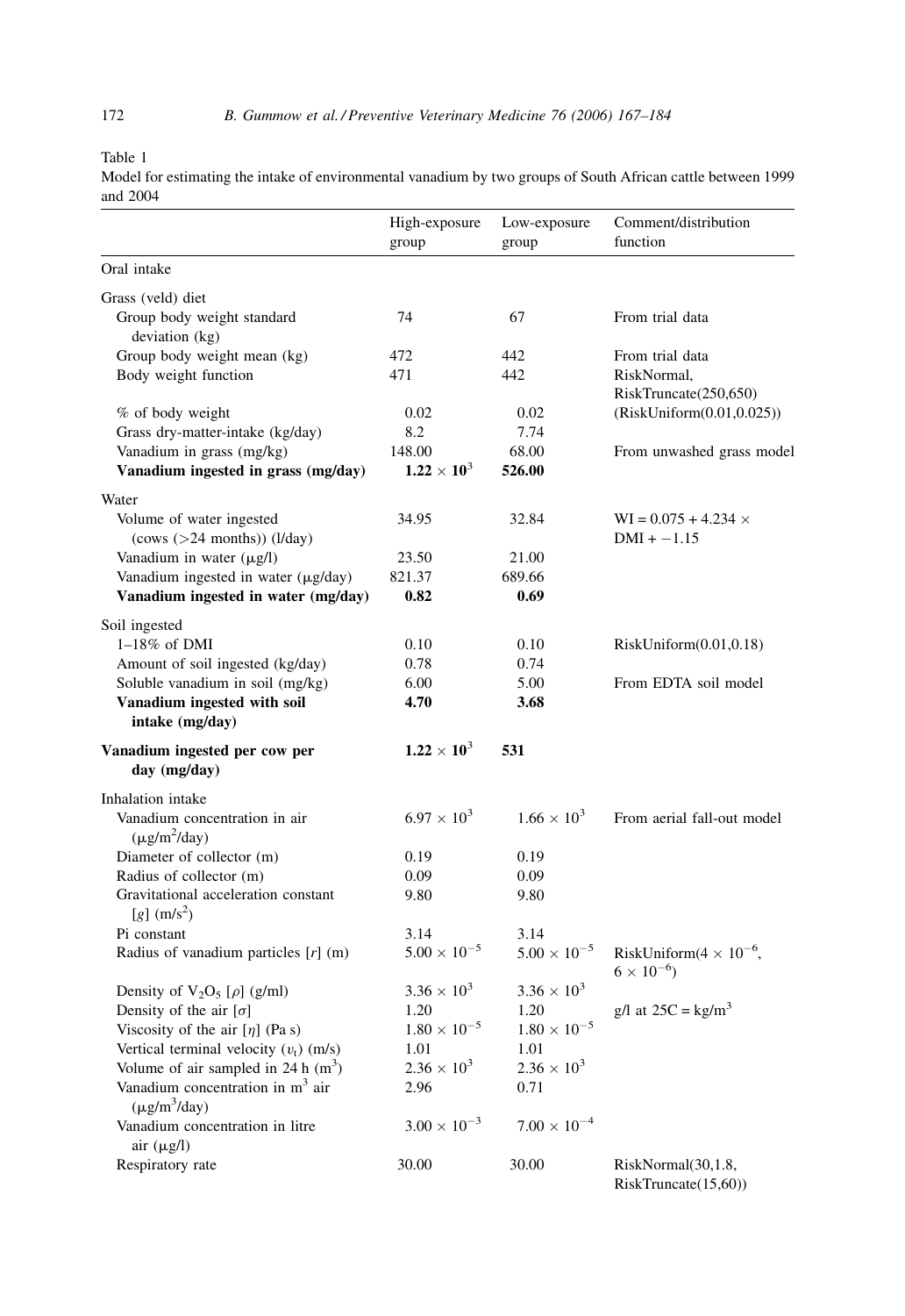|                                                                     | High-exposure<br>group                       | Low-exposure<br>group | Comment/distribution<br>function |
|---------------------------------------------------------------------|----------------------------------------------|-----------------------|----------------------------------|
| Tidal volume                                                        | 3.50                                         | 3.50                  | RiskNormal(3.5,0.4)              |
| Respiratory rate per day                                            | $4.32 \times 10^{4}$<br>$4.32 \times 10^{4}$ |                       | Over 24 h                        |
| Respiratory volume $=$ Resp.<br>freq. $\times$ tidal volume (l/day) | $1.30 \times 106$                            | $1.30 \times 10^{6}$  |                                  |
| Vanadium inhaled per cow<br>per day (mg/day)                        | 3.83                                         | 0.91                  |                                  |
| Total intake of vanadium per cow<br>per day (mg/day)                | $1.23 \times 10^{3}$                         | 532.00                |                                  |
| Dose of vanadium per kg per day                                     |                                              |                       | Output (mg/kg/day)               |
| Minimum                                                             | 0.05                                         | 0.01                  |                                  |
| 5 percentile                                                        | 0.56                                         | 0.33                  |                                  |
| 50 percentile                                                       | 2.14                                         | 1.07                  |                                  |
| 95 percentile                                                       | 6.58                                         | 2.73                  |                                  |
| Maximum                                                             | 23.96                                        | 12.72                 |                                  |

#### Table 1 (Continued )

resulted in a negligible amount of extra vanadium per day; so this source of intake was also not included in the generic model.

The intake of veld grass for adult cattle ( $>$ 24 months) is reported to be 1–2.5% of their body mass ([Smith, 1990\)](#page-16-0). This range of possible intakes was simulated using a Uniform(0.01,0.025) distribution function. This function was multiplied by a Normal distribution function based on the mean mass and standard deviation for each group of cattle (*n* samples = 438 HE-group samples; *n* samples = 672 LE-group samples). The result was a distribution function for the mass of grass ingested per day per adult cow (dry-matter intake, DMI). This was multiplied by the concentrations of vanadium in unwashed grass for the respective HE and LE pastures, that was simulated as described above, to give a distribution for the amount of vanadium ingested by eating grass per cow per day.

The volume of water ingested per day by adult cattle was calculated using the equation  $0.075 + 4.234 \times DMI$  ([La Manna et al., 1999\)](#page-16-0). The DMI used in the equation was calculated as described above for each group. The volume of water ingested per day was then multiplied by the concentration of vanadium present in the water of each group as described above, to give a distribution for the amount of vanadium imbibed per cow per day.

The amount of soil ingested per day during the course of grazing is estimated to be between 1 and 18% of DMI [\(Healy, 1968, 1970; Thornton and Abrahams, 1981](#page-16-0)). This distribution of potential values was again modelled using a Uniform(0.01,0.18) distribution function and multiplied by the DMI value calculated above to give a distribution for the amount of soil ingested per cow per day. This was multiplied by the concentration of soluble vanadium (designated as EDTA from its method of determination) in the soil as described above to give a distribution for the amount of vanadium ingested by soil intake per cow per day. Total oral intake of vanadium was then the sum of the grass, water and soil intakes per cow per day.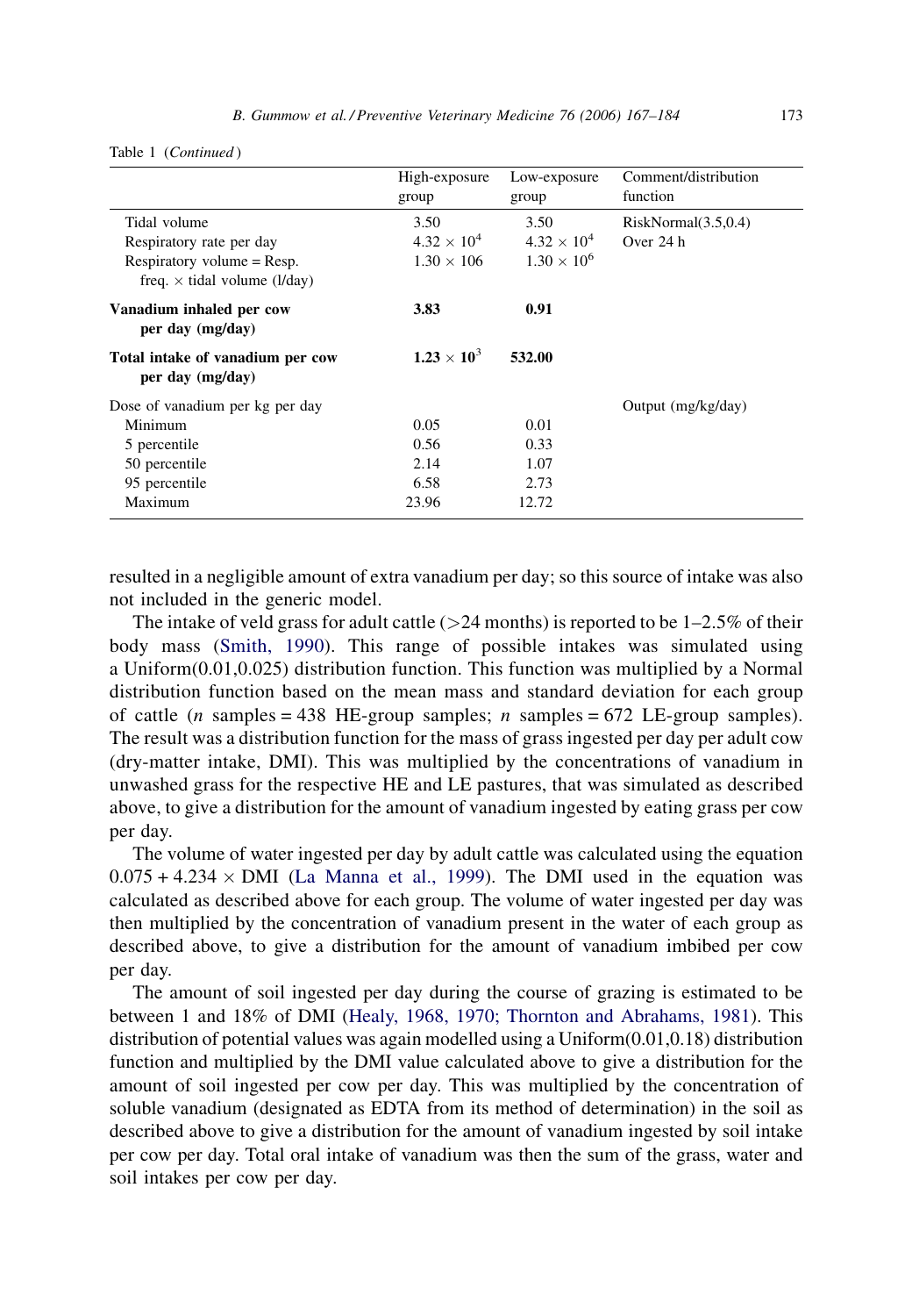The mean ground air speed over each relevant time period was calculated using data captured by the weather station set up on the mine for this purpose. The wind speeds were stratified according to wind directions, and the mean wind speed calculated for winds blowing in the direction of the HE and LE pastures. To take into account the difference in predominant wind direction, the mean wind speeds were weighted by the frequency that the wind blew in the direction of the HE and LE pastures, respectively (Fig. 2).

To estimate the amount of vanadium inhaled, the vertical terminal velocity of a  $V<sub>2</sub>O<sub>5</sub>$ particle was calculated according to the formula:

$$
v_{\rm t}=\frac{2r_{\rm v}^{\ 2}(\rho-\sigma)g}{9\eta}
$$

where  $r_v$ , radius of vanadium particle;  $\rho$ , density of  $V_2O_5$ ;  $\sigma$ , density of air; g, gravitational acceleration and  $\eta$ , viscosity of air [\(Whelan and Hodgson, 1979](#page-17-0)). Inputs for the formula were obtained from the [CRC Handbook of Chemistry and Physics \(1977\),](#page-15-0) with the exception of the radius of vanadium particles, which was derived from expert opinion (obtained from the mine's engineers). The radius was therefore modelled as a Uniform distribution function representing the range  $30-60 \mu m$ .

The time for particles to move horizontally over the fall-out bucket  $(\Delta t)$  was calculated by dividing the diameter of the fall-out bucket  $(\phi)$  by the weighted wind speed (ws).



Fig. 2. Rosette showing wind direction and wind speed relative to the South African vanadium processing plant for the period 1999–2004.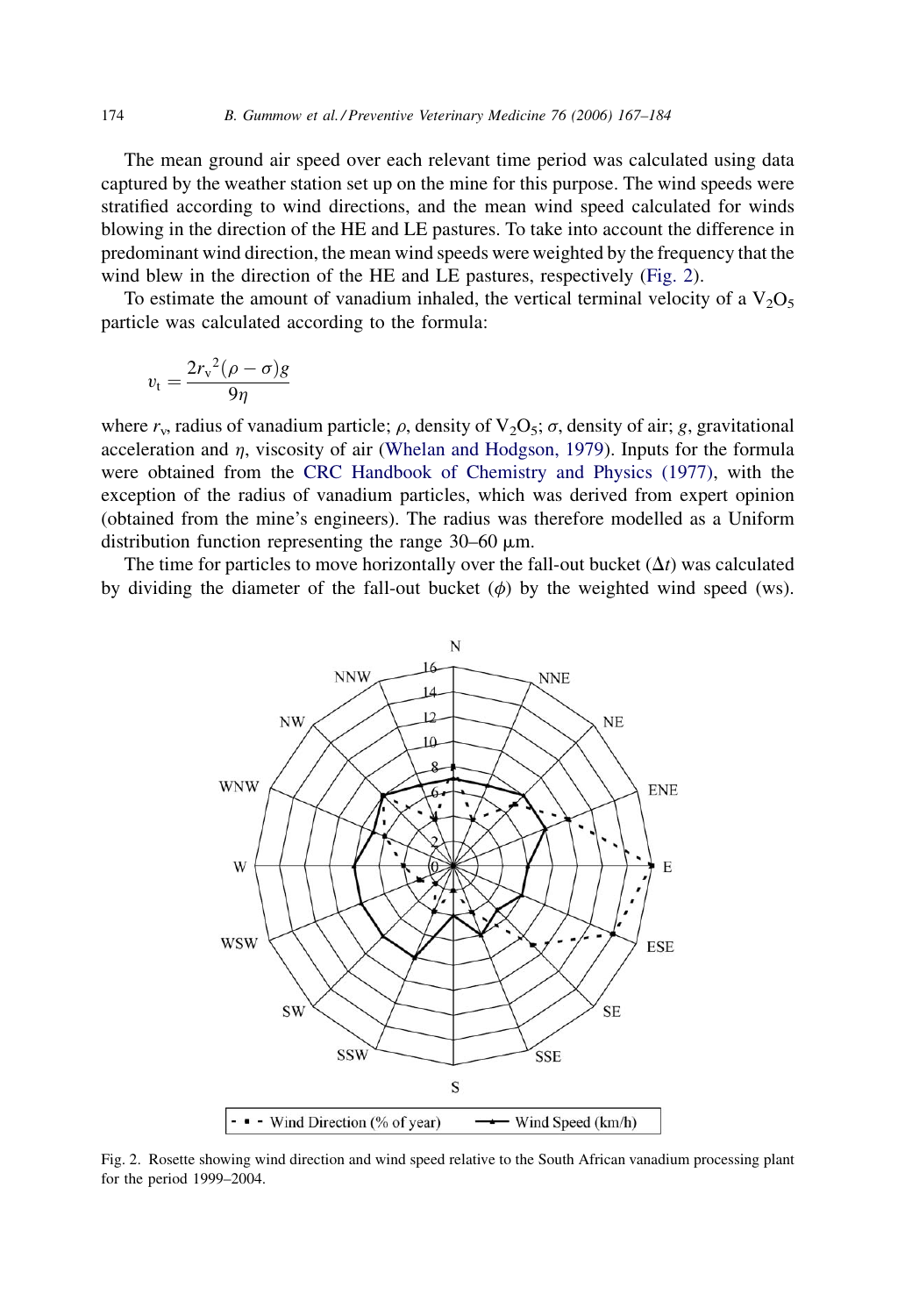To determine the height of the column of air that contributed to the vanadium deposited in the bucket, this time was then multiplied by the vertical terminal velocity  $(v_t)$  to give the change in vertical distance ( $\Delta s_{\text{vert}}$ ) of particles in this time. The volume of air sampled in time delta t was then calculated using the formula

$$
V_{\text{air}} = \Pi r^2 \times \Delta s_{\text{vert}} = \frac{\Pi r^2 \times v_{\text{t}} \times \phi}{\text{ws}}
$$

where  $r$  is the radius of the fall out buckets. The volume of air sampled in a 24 h period could then be calculated as:  $V_{\text{air}}/\Delta t \times 24 \text{ h} \times 3600 \text{ s/h} = \pi r^2 \times v_t \times 24 \text{ h} \times 3600 \text{ s/h}.$ Hence the volume of air sampled in 24 h is directly proportional to the fall-out surface area and vertical terminal velocity of the vanadium particles.

The fall-out concentration of vanadium was then divided by the volume of air  $(V_{air})$  to give the concentration of vanadium per  $m<sup>3</sup>$  of air. This was converted to vanadium concentration per litre of air by dividing by 1000. The respiratory rate per minute of an adult bovid was modelled using a Normal distribution function with a mean of 30 and standard deviation of 1.8, truncated at 15 and 60 [\(Svendsen and Carter, 1984; Reece, 1991\)](#page-16-0). This was multiplied by  $60 \times 24$  to give the 24-h respiratory rate. The tidal volume was modelled using a Normal distribution function with a mean of 3.5 and a standard deviation of 0.4 [\(Svendsen and Carter, 1984](#page-16-0)). The daily respiratory volume could then be calculated by multiplying the tidal volume by the 24-h respiratory rate. This was then multiplied by the vanadium concentration per litre of air to give an estimation of the amount of vanadium inhaled by an adult cow per day.

The output of the model was then the sum of the oral daily dose of vanadium and the daily inhalation dose of vanadium to give a distribution for the daily exposure dose for cattle in the HE pastures and LE pastures.

#### 2.4. Data analysis

All the models were constructed in MS Excel version 2000 (Microsoft Corporation) and simulated using the Excel add in @Risk version 4.5 (Palisade Corporation). Each simulation was run using Latin Hypercube sampling with 100,000 iterations. The selection of distribution functions was done according to guidelines set out by [Vose \(2000\)](#page-17-0) in conjunction with the software programme BestFit (Palisade Corporation). A hundred thousand iterations were run to obtain a smooth distribution curve and the number of iterations exceeded the minimum number required for stability and convergence.

#### 2.5. Credibility of model inputs

Duplicate soil and grass samples were sent to independent accredited laboratories every 4–6 months to ensure that the methods of analysis remained accurate. Results were consistently examined for outliers and, when present, analysis of these samples was repeated. The grass results were also compared with the results of an independent survey carried out in 1998 by Strass Environmental Science & Engineering (SESE)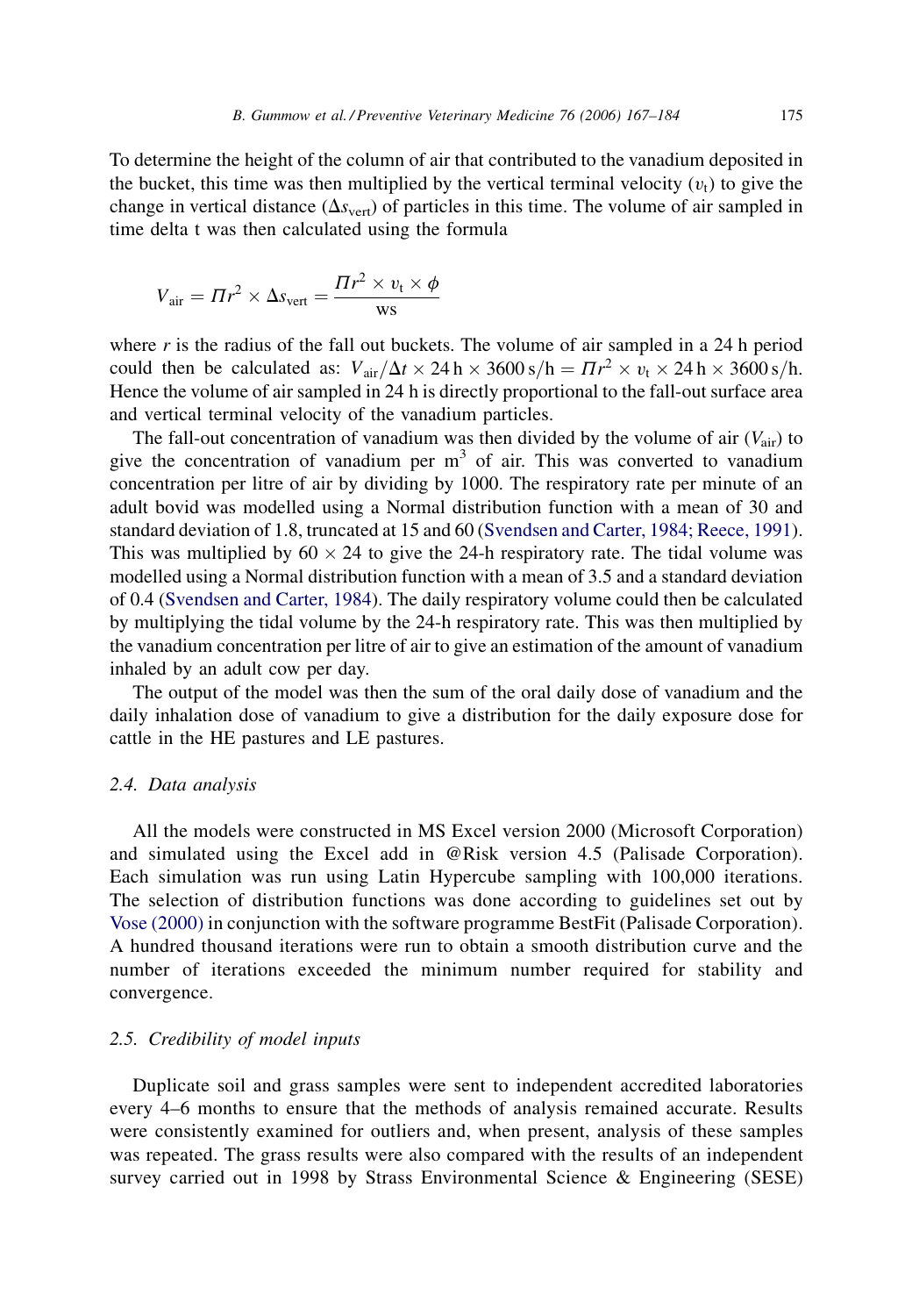<span id="page-9-0"></span>where grass samples were taken for the mine on a 50 m  $\times$  50 m grid basis in the area of the HE pastures. The grass samples taken by [SESE \(1998\)](#page-16-0) were washed prior to being analysed for vanadium and hence were compared to washed grass samples taken in this study.

An independent company was contracted by the mine to model atmospheric dispersion of air pollution ([Burger and Watson, 2003\)](#page-15-0). The model used for the dispersion simulation was a traditional steady state Gaussian plume-dispersion type model referred to as the Industrial Source Complex model [\(EPA, 1995a,b](#page-15-0)). This model was used to predict the monthly fall-out of vanadium for the period September 1999–July 2001 at the grid reference points used to measure aerial fall-out of vanadium for the trial. The predicted concentrations were compared to the fall-out values in this study in an attempt to test the validity of the aerial fall-out portion of the exposure assessment model.

#### 2.6. Sensitivity analysis

A sensitivity analysis was performed on the output variables and their associated inputs using multivariate stepwise regression and rank–order correlation analysis. The input distributions were then ranked by their impacts on the output and the results were examined to verify that the relationship was reasonable.

# 3. Results

## 3.1. Exposure assessment

#### 3.1.1. Unwashed grass

The predicted concentrations of vanadium in unwashed grass over the entire 5-year period (Fig. 3) show a clear difference in unwashed grass concentrations between the LE



Fig. 3. Predicted concentration of vanadium in unwashed grass in two areas close to a South African vanadium mine for the period 1999–2004.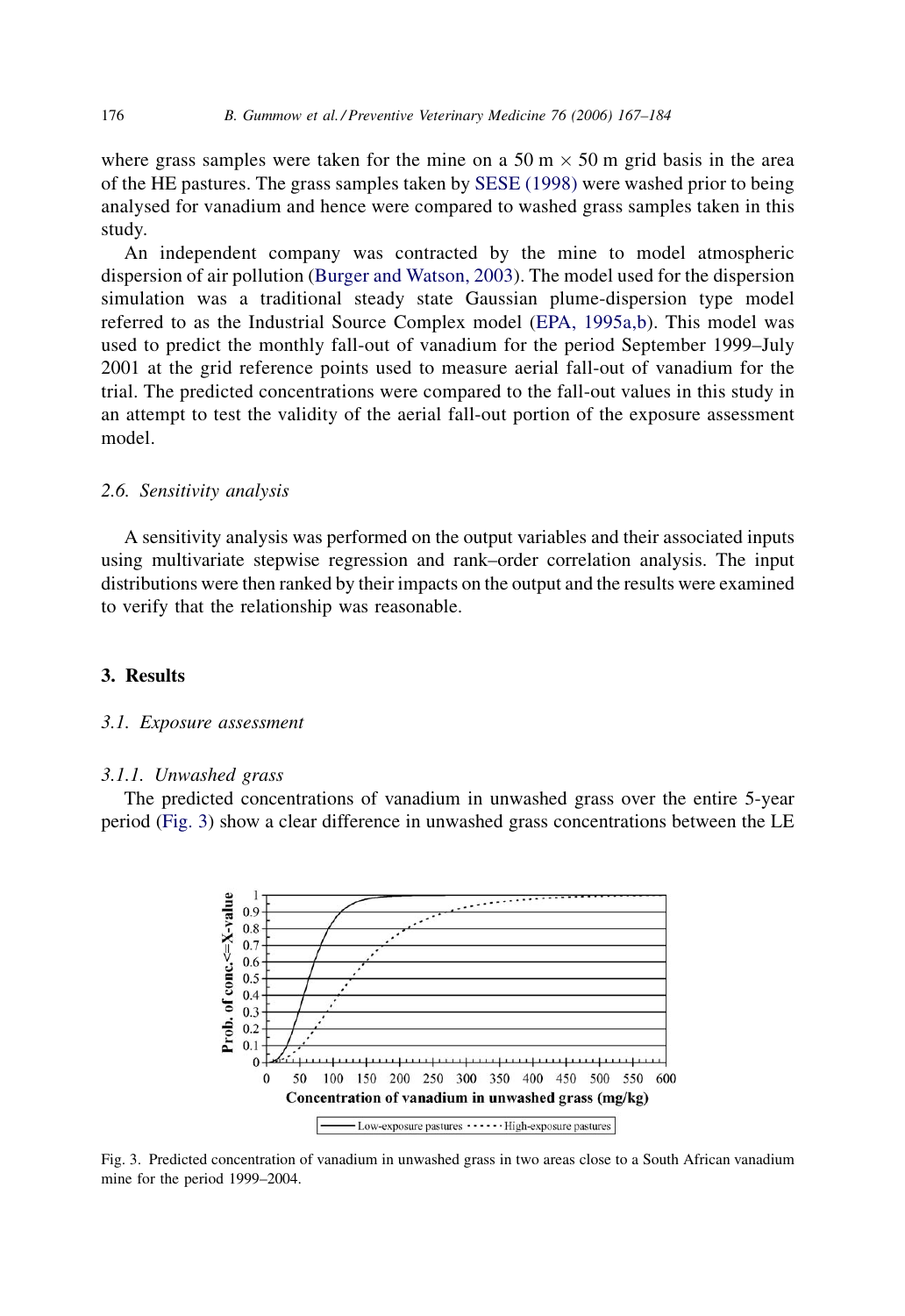<span id="page-10-0"></span>

Fig. 4. Predicted concentration of soluble vanadium in soil from two areas close to a South African vanadium mine for the period 1999–2004.

and HE pastures, with the magnitude of difference decreasing with a decrease in predicted vanadium concentration.

# 3.1.2. Soil vanadium concentration (EDTA)

The predicted soil concentrations of soluble vanadium (Fig. 4) show a fairly stable soluble vanadium soil profile with little difference between the pastures.

The total vanadium concentrations in the soil of the LE pastures (median =  $622 \text{ mg/kg}$ ) were consistently higher than those of the HE pastures (median  $=$  392 mg/kg), yet the soluble fractions reflected the inverse (0.8% LE pastures and 1.5% HE pastures).

## 3.1.3. Aerial fall out of vanadium

There was more variation in the aerial fall-out for the HE pastures than the LE ones (Fig. 5). As with grass concentrations, the magnitude of difference between the LE and HE pastures increased with increasing concentrations. Nevertheless, the probability of extreme values even in the HE pastures was predicted to be quite small.



Fig. 5. Predicted aerial fall-out of vanadium close to a South African vanadium mine for the period 1999–2004.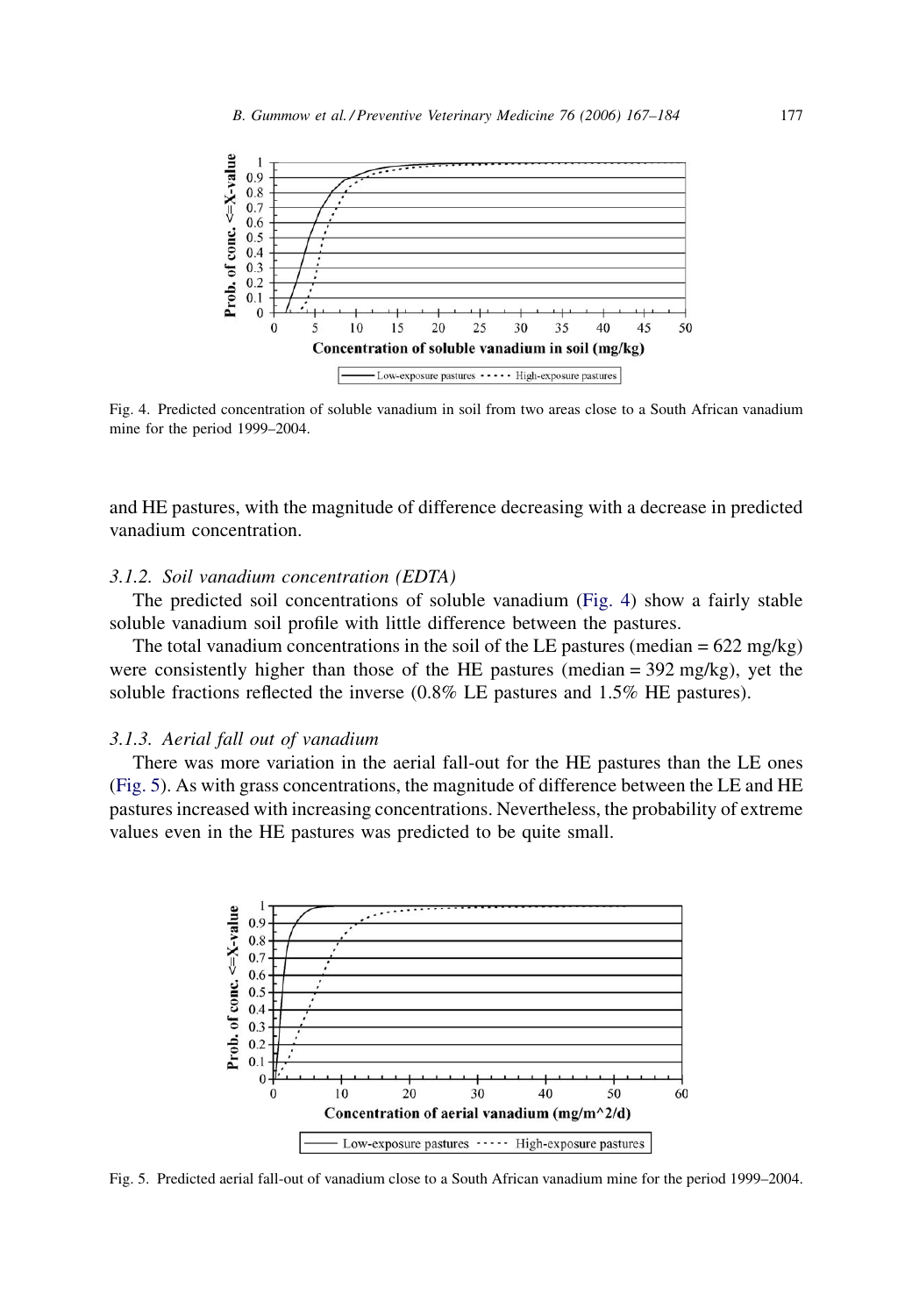

Fig. 6. Exposure dose (mg/kg body weight/day) of vanadium for adult South African cattle grazing near a vanadium mine between 1999 and 2004.

# 3.1.4. Intake portion of model—exposure dose of vanadium See [Table 1](#page-5-0) and Fig. 6.

# 3.2. Credibility of model inputs

The washed-grass results  $(n = 37)$  of [SESE \(1998\)](#page-16-0) were modelled using a Normal truncated distribution function, as used in the model, and compared to the output for the washed-grass results recorded in this trial (Table 2). The SESE results were lower but similar in magnitude to the results recorded in this trial. Quality control done by [SESE \(1998\)](#page-16-0) on their own results  $(n = 6)$  also showed their results to be lower on average than those of the laboratory that tested the duplicate samples ( $\bar{x}$  = 159 mg/kg versus 174 mg/kg, respectively).

We used a Gaussian plume-dispersion simulation model created for the mine by [Burger](#page-15-0) [and Watson \(2003\)](#page-15-0) to simulate fall out of  $V_2O_5$  at the geographic coordinates used for collection of fall-out samples. Their model predicted median ambient concentrations of  $V_2O_5$ for the period September 1999–July 2001 as 0.25  $\mu$ g/m<sup>3</sup> for the LE pastures and 2.74  $\mu$ g/m<sup>3</sup> for the HE pastures. Inputs into our intake model estimated ambient concentrations of  $V_2O_5$ as 0.71 and 2.96  $\mu$ g/m<sup>3</sup> over the 5-year period of the trial for the LE and HE pastures, respectively. These values are thus similar to the plume-dispersion model predictions.

Table 2

Comparison of simulation results for washed grass samples taken near a South African vanadium mine between 1999 and 2004 and by an independent company (SESE) in 1998 (mg/kg)

|               | 1999–2004 results | 1998 SESE results |
|---------------|-------------------|-------------------|
| Minimum       |                   | 0                 |
| 5 percentile  | 26                | 10                |
| 50 percentile | 137               | 84                |
| 95 percentile | 263               | 177               |
| Maximum       | 481               | 355               |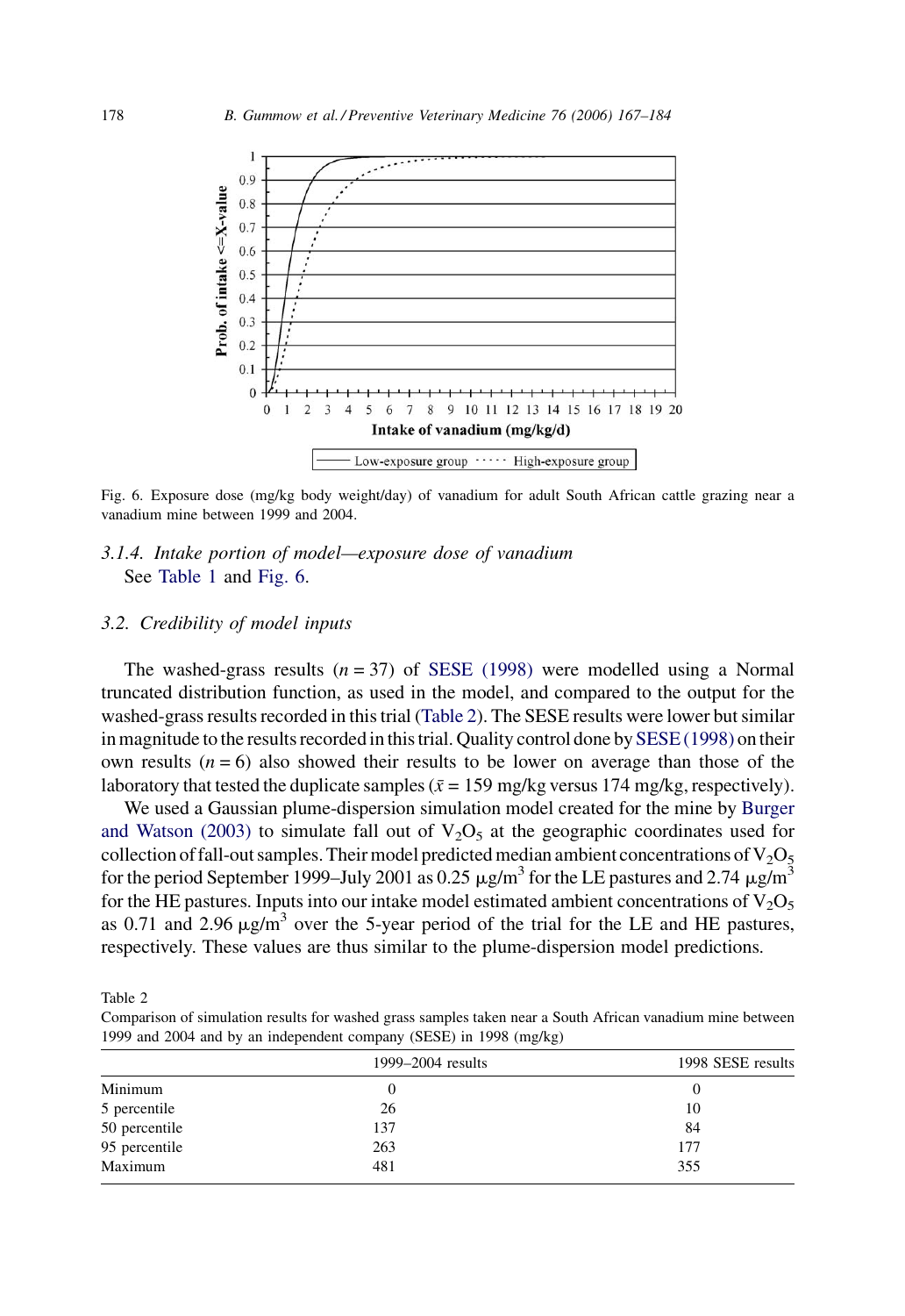Sensitivity analysis results showing the ranking of the main input distributions by their impact on the 1999–2004 exposure dose output for each group of South African cattle

| Input variable                            | Low-exposure group         |                           |                            | High-exposure group       |  |
|-------------------------------------------|----------------------------|---------------------------|----------------------------|---------------------------|--|
|                                           | Least-square<br>regression | Rank–order<br>correlation | Least-square<br>regression | Rank–order<br>correlation |  |
| Grass—dry season                          | 0.54                       | 0.51                      | 0.70                       | 0.67                      |  |
| Grass—wet season                          | 0.55                       | 0.56                      | 0.40                       | 0.38                      |  |
| % of body weight used to<br>calculate DMI | 0.37                       | 0.58                      | 0.36                       | 0.54                      |  |
| Body weight                               | 0.24                       | 0.52                      | 0.18                       | 0.49                      |  |

# 3.3. Sensitivity analysis

Multivariable stepwise regression and rank–order correlations between the inputs and the predicted exposure dose produced the same impact ranking. As expected, grass vanadium concentrations had the greatest impact on the exposure-dose output for both the HE and LE groups (Table 3); dry seasons had more influence on the HE group exposure dose than wet seasons due to build up of dust on the grass during these periods. Changes in body weight and the related DMI were also found to have a noticeable effect on the predicted exposure dose. Changes in other inputs had relatively small effects on the predicted exposure dose. Because oral intake of grass was the primary source of vanadium for cattle, the model's behaviour makes biological sense.

# 4. Discussion

Our exposure-assessment model predicted a median intake dose of 2.14 mg vanadium/ kg body weight/day for the HE animals over the 5 years of the study and 1.07 mg vanadium/kg body weight/day for the LE animals. The difference in exposure between the two groups reflects the difference in distance from the primary release sources of vanadium and the differences in wind direction and wind prevalence. The intake dose varied over the 5 years but, as shown in the output distribution function, is unlikely to have exceeded 23.96 mg/kg/day in the HE group and 12.72 mg/kg/day in the LE group, with an absolute minimum dose of 0.05 mg/kg/day and 0.01 mg/kg/day in the respective groups. In all previous field outbreaks of vanadium poisoning in cattle, the actual dose of vanadium never appears to have been quantified. What is normally reported are the high background concentrations of vanadium, which by inference were the cause of toxicity [\(Frank et al.,](#page-15-0) [1992, 1996; Gummow et al., 1994; McCrindle et al., 2001](#page-15-0)). Even pollution-control guidelines normally break up exposure limits into compartments of air quality, water or ''other'', which usually refers to oral intake [\(WHO, 1987; Toxicological Profile for](#page-17-0) [Vanadium, 1992](#page-17-0)). There are therefore no known previous studies reflecting a composite intake of vanadium by several intake routes over a long period of time. Hence the result of this study is important in providing methodology for establishing guidelines for a noobserved-adverse-effect-level (NOAEL) for cattle farmed in areas of high background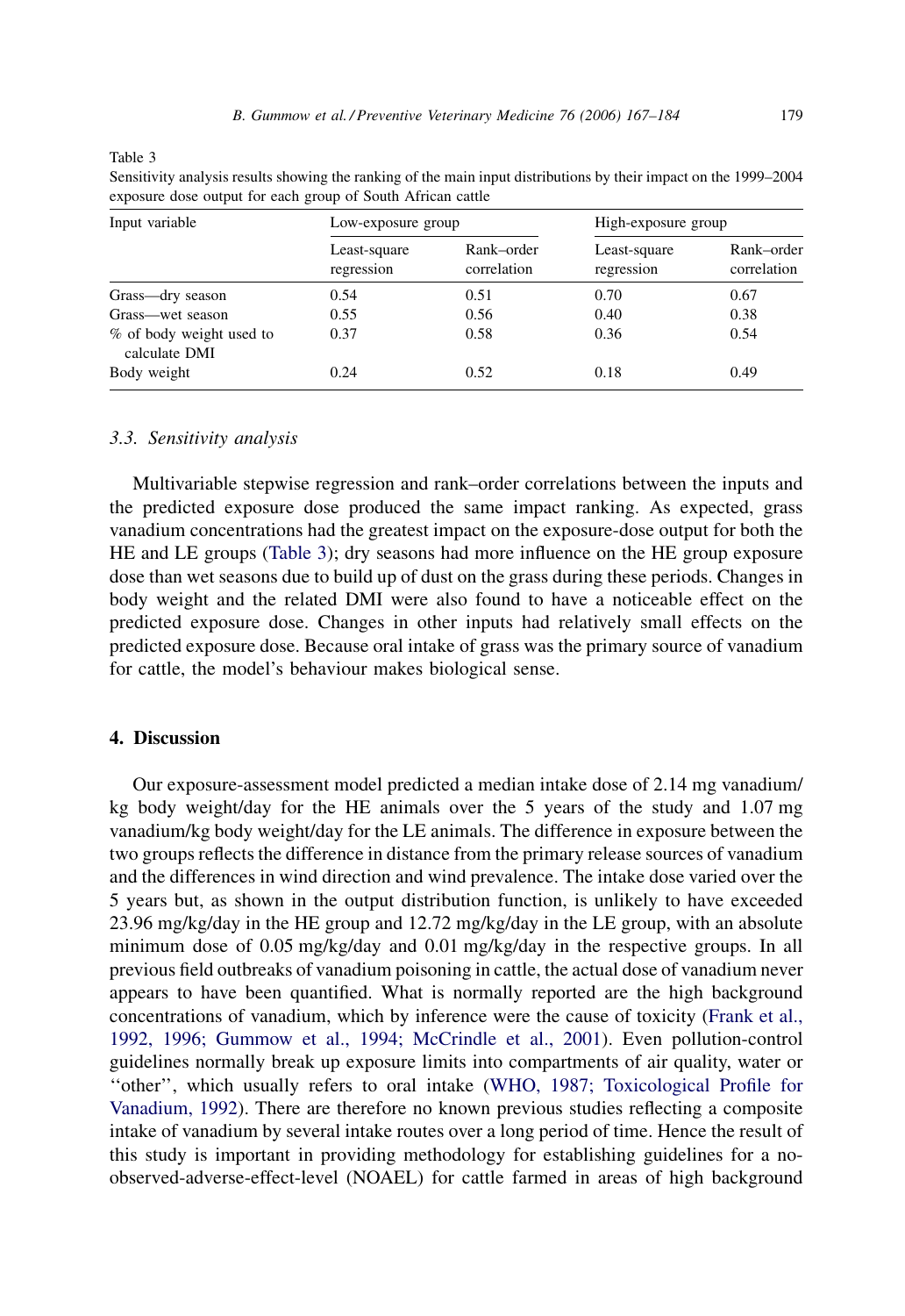levels of vanadium, which include the vicinity of vanadium-producing industries. It is also important in providing the means for calculating time series exposure doses that are necessary before one can evaluate biomarkers for assessing vanadium exposure. It thus provides a useful platform for future studies.

Our model shows that by far the largest component of vanadium intake is from the grass ingested by the cattle (99% for the HE and LE pastures). That most of the vanadium intake came from the grass ingested by the cattle means that grazing animals will take in more vanadium than other animals and humans in close proximity to a source of vanadium pollution and should act as good sentinels of vanadium pollution. Most human-health environmental epidemiology and occupational-health studies focus on inhalation and do not account for other routes of intake [\(Scott et al., 2003a](#page-16-0)). These methods are therefore not applicable to grazing animals ([Scott et al., 2003b](#page-16-0)) because the methods exclude the major route of intake found in this study. [Scott et al. \(2003a\)](#page-16-0) in their paper debate the merits and weaknesses of various approaches to exposure assessment for point sources. They categorise these approaches into ''simple'' methods, which include application of mathematical decay functions (based on the assumption that exposure decreases as a function of increasing distance from a pollution source) and ''complex'' atmosphericplume-dispersion models, the most common being the Gaussian plume-dispersion models. The exposure model we put forward differs from most other approaches:

- 1. It does not rely heavily on extrapolating information from the point source (e.g. stack height, exit velocity, exit diameter) to the point of exposure.
- 2. It incorporates the physiological constraints of the species exposed.
- 3. It takes into account oral as well as inhalation exposure. This is important because the model accounts for intake from contaminated grazing, vegetables and crops grown in the area of pollution.
- 4. It partially addresses one of the most common weaknesses of most other models (insensitivity to terrain specifications), by using measurements at the point of exposure.
- 5. It accounts for existing background concentrations of pollutants and pollutants from other origins, while most other models assume exposure is derived solely from a few known sources.
- 6. It accounts for variability in the data over time, which is usually a problem with longterm studies.

One of the arguments put forward against ''static deposition'' or ''area monitors'' is the cost and availability. This aspect still needs to be looked at within the South African context before any firm conclusions can be drawn in this respect.

Published results show a NOAEL of 0.7 mg  $V_2O_5/kg/day$  in the drinking water of rats ([Schroeder et al., 1970](#page-16-0)) and 0.54 mg  $V_2O_5/kg/day$  in the drinking water of mice [\(Schroeder](#page-16-0) [and Mitchener, 1975\)](#page-16-0) exposed for 2.5 years. [Schroeder and Balassa \(1967\)](#page-16-0) reported a NOAEL of 4.1 mg  $V_2O_5/kg/day$  in the feed of mice exposed for 2 years. The values we found for this study for oral intake of vanadium from the grazing were 2.14 mg/kg/day for the HE group and 1.07 mg/kg/day for the LE group. This puts cattle in both groups on the threshold of developing adverse effects. In fact, we found that the calves in the HE group developed symptoms of vanadium poisoning while calves in the LE group did not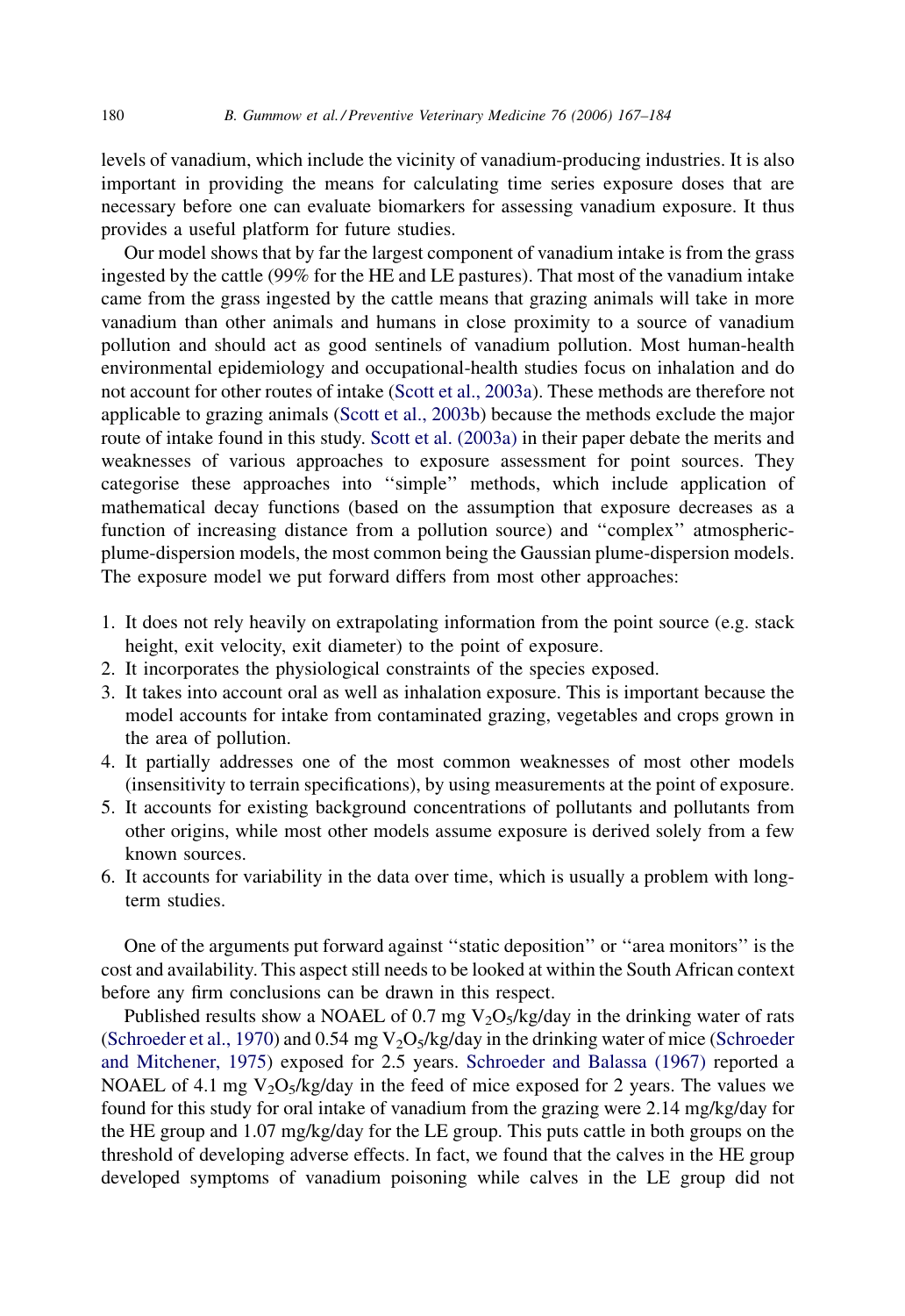[\(Gummow, 2005](#page-16-0)), thus putting the NOAEL for cattle somewhere between the LE and HE doses and in the same region as that of mice and rats (the only other species on which longterm studies have been carried out).

The vanadium determined in the unwashed grass samples consists of both vanadium dust deposited on the surface of the grass from airborne pollution and vanadium contained within the grass itself. Comparison of the vanadium levels in washed and unwashed grass from the HE pastures show that a high percentage  $(\pm 92\%)$  of the vanadium is actually contained within the grass itself. The median total vanadium grass levels found in this study in both the HE and LE pastures, 127 and 64 mg/kg, respectively, were much higher than the recommended feedlot supplement of 0.57 mg/kg in a total ration ([Fox, 1987](#page-15-0)) and the level of 1 mg/kg given as an average normal value for higher plants [\(Faulkner Hudson, 1964;](#page-15-0) [Platonow and Abbey, 1968; Waters, 1977](#page-15-0)). [Gummow et al. \(1994\)](#page-15-0) when examining grass vanadium concentrations around another vanadium smelter also found grass to have concentrations of vanadium  $>10$  ppm. The possibility that certain species of grass may accumulate or reflect soil concentrations of vanadium therefore needs to be investigated further.

Although the inhalation component of this exposure model accounts for  $\langle 1\%$  of the intake, the predicted levels in the HE group  $(2.96 \mu g/m^3/day)$  exceeded the WHO airquality guidelines for the time-weighted-average (TWA) for vanadium of  $\langle 1 \mu g/m^3/day$ . While the levels in the LE group (0.71  $\mu$ g/m<sup>3</sup>/day) were within the guidelines. This finding alerted mine management to the risk to the human population in the area and action was taken to reduce these levels. It also supports the predicted NOAEL.

The inhalation component of the model allows comparison of the outputs of this model with plume-dispersion models to ensure its validity and can be used as an alternative to plume-dispersion modelling to assess the risk of exposure to the human population.

Little has been published on the EDTA soluble fraction of vanadium in soils. Publications usually refer to total vanadium in soil, because this is the easiest to determine. However, only a small fraction of the total vanadium is soluble (0.8% LE pastures and 1.5% HE pastures), the rest is tightly bound and therefore probably not readily available for absorption by ruminants ingesting soil. The question of different fractions of vanadium and other minerals in exposure studies needs to be investigated more thoroughly. In this study the total vanadium concentrations in soil were consistently higher in the LE pastures (median =  $622 \text{ mg/kg}$ ) than the HE pastures (median =  $392 \text{ mg/kg}$ ), yet the soluble fractions reflected the inverse. This was expected because most of the fall-out occurred on the HE pastures, but it highlights the danger of simplifying metal-exposure assessments to just looking at total concentrations of a particular metal. Coupled to this is the potential confounder of the different vanadium compounds that are released and which occur in the environment. These factors emphasise the importance of hazard identification and release assessment when doing a sentinel study. Unlike in experimental studies, cattle in the field are exposed to a mixture of vanadium compounds of varying solubility and toxicity [\(Gummow, 2005\)](#page-16-0). Yet modellers using stack emissions as a measure of exposure rarely differentiate between the different vanadium compounds. For example, the modellers doing Gaussian plume-dispersion models for this mining company based their model on the assumption that all emissions were  $V_2O_5$ , which was clearly not the case.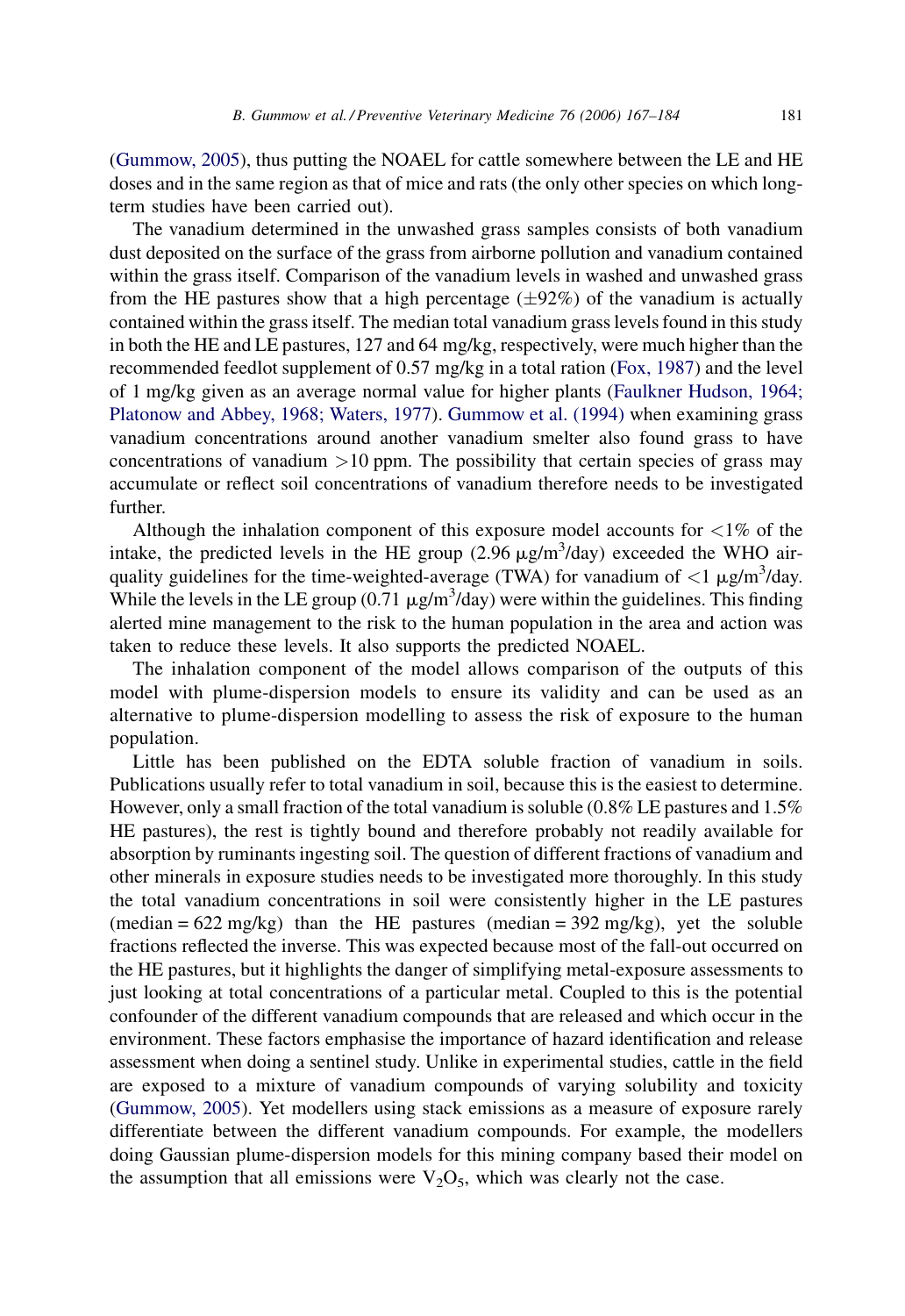# <span id="page-15-0"></span>5. Conclusions

Our exposure model provided a reasonable estimate of external exposure dose of vanadium for cattle grazing in the vicinity of a vanadium-processing plant and addressed the problem of variability in exposure characteristic of long-term field studies. It therefore provides an important tool necessary for further research into the consequences of exposure, assessment of biomarker responses, public-health implications and environmental impact studies.

# Acknowledgements

We thank the following people for their various inputs into the project, Mr. J. Beukes, Professor C.J. Botha, Mr. L. Ford, Professor D.J.J. Heederik, Mr. P. Kruger, Professor J.P.T.M. Noordhuizen, Mr. D. Stein, Mr. J.J. van der Merwe and Ms. R. Watson.

#### References

- Aldrich, T., Griffith, J., Cookie, C., 1993. Environmental Epidemiology and Risk Assessment. Van Nostrand Reinhold, New York.
- Barth, A., Schaffer, A.W., Konnaris, C., Blauensteiner, R., Winker, R., Osterode, W., Rudiger, H.W., 2002. Neurobehavioral effects of vanadium. J. Toxicol. Environ. Health Part A 65 (9), 677–683.
- Burger, L.W., Watson, R.M., 2003. Air quality impact assessment for Xstrata Rhovan vanadium smelter. Report No. EMS/03/XST-01 Rev 2. Environmental Management Services cc, Wierda Park, South Africa.
- Clarkson, T.W., Weiss, B., Cox, C., 1983. Public health consequences of heavy metals in dump sites. Environ. Health Perspect. 48, 113–127.
- CRC Handbook of Chemistry and Physics, 1977. CRC Press, Cleveland, OH.
- EPA, 1995a. Compilation of Air Pollution Emission Factors (AP-42), fifth ed., vol. 1. US Environmental Protection Agency, Research Triangle Park, NC (as contained in the AirCHIEF (Air Clearing house for Inventories and Emission Factors) CD-ROM).
- EPA, 1995b. Background Document to AP-42 Document, sixth ed., vol. 1. US Environmental Protection Agency, Research Triangle Park, NC (as contained in the AirCHIEF (Air Clearing house for Inventories and Emission Factors) CD-ROM).
- Faulkner Hudson, T.G., 1964. Vanadium: Toxicology and Biological Significance. Elsevier Publishing Company, London.
- Fox, M.R.S., 1987. Assessment of cadmium, lead and vanadium status of large animals related to the human food chain. Rev. J. Anim. Sci. 65 (6), 1744–1752.
- Frank, A., Kristiansson, L., Petersson, F.K., 1992. Vanadinförgiftning hos nötkreatur—Första kända fallet i Sverige. Svensk Veterinartidning 42, 447–451.
- Frank, A., Madej, A., Galgan, V., Petersson, L.R., 1996. Vanadium poisoning of cattle with basic slag. Concentrations in tissues from poisoned animals and from a reference, slaughterhouse material. Sci. Total Environ. 181, 73–92.
- Friberg, L., Nordberg, G.F., Vouk, V.B. (Eds.), 1979. Handbook on the Toxicology of Metals. Elsevier/North Holland Biomedical Press, Amsterdam.
- Gummow, B., Bastianello, S.S., Botha, C.J., Smith, H.J.C., Basson, A.J., Wells, B., 1994. Vanadium air pollution: a cause of malabsorption and immunosuppression in cattle, Onderstepoort. J. Vet. Res. 61, 303–316.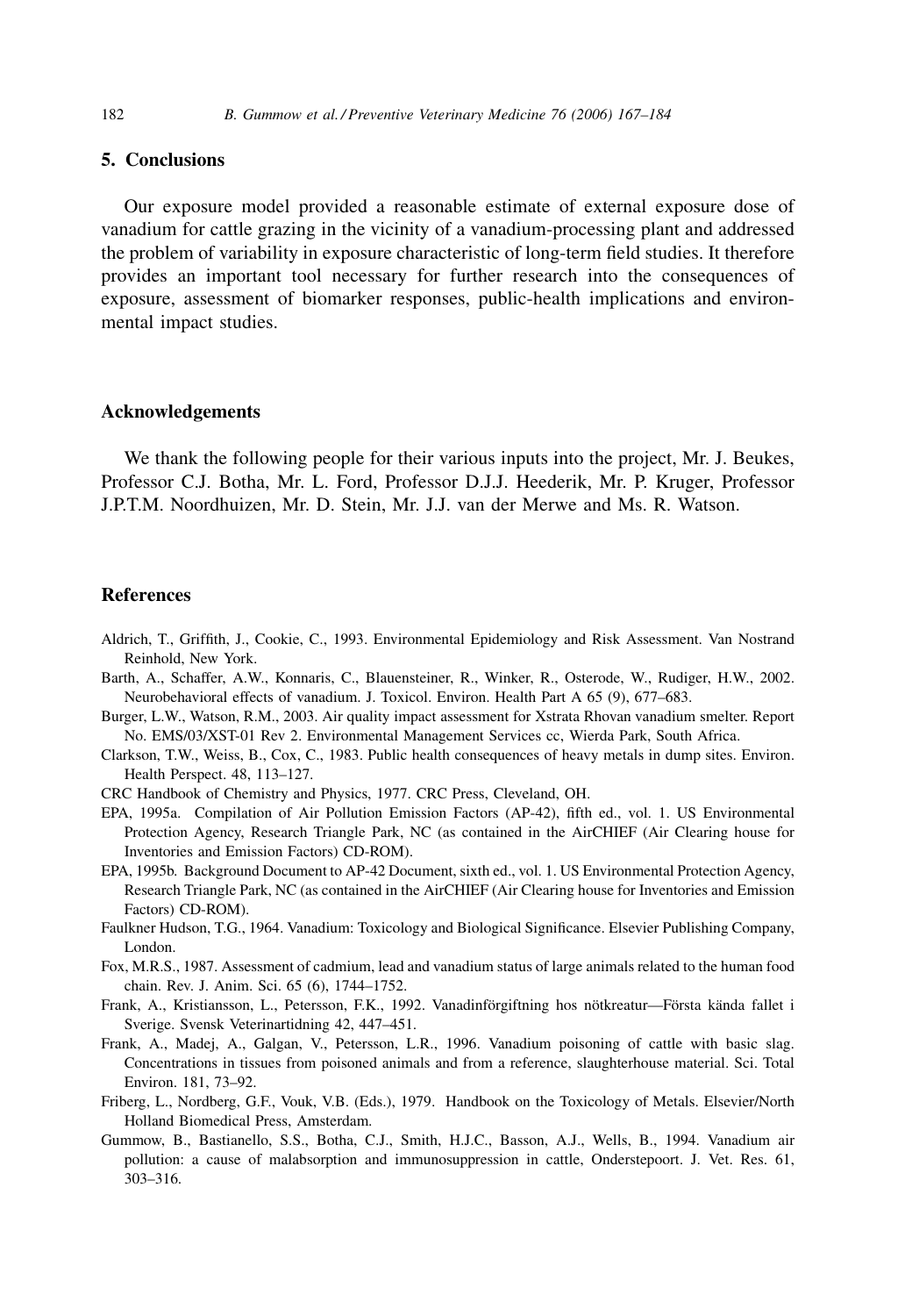- <span id="page-16-0"></span>Gummow, B., Botha, C.J., Noordhuizen, J.P.T.M., Heesterbeek, J.A.P., 2005. The public health implications of farming cattle in areas with high background concentrations of vanadium. Prev. Vet. Medicine 72, 281–290.
- Gummow, B., 2005. Vanadium mining and cattle health. Sentinel studies, epidemiological and veterinary public health issues. Ph.D. thesis. University of Utrecht, Utrecht, Netherlands.
- Gummow, B., van den Broek, J., Kirsten, W.F.A., Botha, C.J., Noordhuizen, J.P.T.M., Heesterbeek, J.A.P., 2006. The assessment of biomarkers in sentinel cattle for monitoring vanadium exposure. J. Environ. Monit. 8, 445– 455.
- Handbook of Standard Soil Testing Methods for Advisory Purposes, 1990. Soil Science Society of South Africa, P.O. Box 30030, Sunnyside 0132, Pretoria, Republic of South Africa.
- Heath, C.W., 1983. Field epidemiological studies of populations exposed to waste dumps. Environ. Health Perspect. 48, 3–7.
- Healy, W.B., 1968. Ingestion of soil by dairy cows. N. Z. J. Agric. Res. 11, 487–499.
- Healy, W.B., 1970. In: Proceedings of the New Zealand Society of Animal Production, vol. 30. p. 11.
- Hilliard, H.E., 1992. Vanadium. In: Bureau of Mines Minerals Yearbook, U.S. Department of the Interior, Washington, DC (in Nriagu (1998)).
- La Manna, A.F., Owens, F.N., Janloo, S., Shenkoru, T., Welty, S.D., 1999. Impact of dietry salt concentration on water intake and physiological measurements of feedlot cattle. Animal Science Research Report, Department of Animal Science, Ohio State University, OH, USA.
- McCrindle, C.M.E., Mokantla, E., Duncan, N., 2001. Peracute vanadium toxicity in cattle grazing near a vanadium mine. J. Environ. Monit. 3 (6), 580–582.
- Murry, N., MacDiarmid, S.C., Wooldridge, M., Gummow, B., Morley, R.S., Weber, S.E., Giovannini, A., Wilson, D., 2004. Handbook on Import Risk Analysis for Animals and Animal Products, vols. 1 and 2. OIE (World Organisation for Animal Health), Paris, France.
- Nriagu, J.O., 1998. Vanadium in the Environment. John Wiley & Sons, Inc., New York.
- Perera, F.P., Weinstein, I.B., 1982. Molecular epidemiology and carcinogen DNA adduct detection: new approaches to studies of human cancer causation. J. Chronic Dis. 35, 581–600.
- Platonow, N., Abbey, H.K., 1968. Toxicity of vanadium to calves. Vet. Rec. 292–293.

Puls, R., 1989. Mineral levels in animal health. In: Diagnostic Data, Sherpa International, Clearbrook, BC, Canada.

- Reece, W.O., 1991. Physiology of Domestic Animals. Lea & Febriger, Philadelphia.
- Reilly, C., 1991. Metal Contamination of Food, second ed. Elsevier Applied Science, New York.
- Schroeder, H.A., Balassa, J.J., 1967. Arsenic, germanium, tin and vanadium in mice: effects on growth, survival and tissue levels. J. Nutr. 92, 245–252 (in [Toxicological Profile for Vanadium \(1992\)](#page-17-0)).
- Schroeder, J.A., Mitchener, M., Nason, A.P., 1970. Zirconium, niobium, antimony, vanadium and lead in rats: life term studies. J. Nutr. 100, 59–68 (in [Toxicological Profile for Vanadium \(1992\)](#page-17-0)).
- Schroeder, H.A., Mitchener, M., 1975. Life-time effects of mercury, methyl mercury, and nine other trace metals on mice. J. Nutr. 105, 452–458 (in [Toxicological Profile for Vanadium \(1992\)\)](#page-17-0).
- Scott, H.M., Sodkolne, C.L., Martin, S.W., Ellehoj, E.A., Coppock, R.W., Guidotti, T.L., Lissemore, K.D., 2003a. Comparison of two atmospheric-dispersion models to assess farm-site exposure to sour-gas processing emissions. Prev. Vet. Med. 57, 15–34.
- Scott, H.M., Sodkolne, C.L., Martin, S.W., Basarab, J.A., Coppock, R.W., Guidotti, T.L., Lissemore, K.D., 2003b. Lack of associations between air emissions from sour-gas processing plants and beef cow-calf herd health and productivity in Alberta, Canada. Prev. Vet. Med. 57, 35–68.
- Smith, B.P., 1990. Large Animal Internal Medicine. In: Diseases of Horses, Cattle, Sheep and Goats, The C.V. Mosby Company, Philadelphia.
- Strass Environmental Science Engineering, 1998. Soil and plant material sampling and analysis. In: Ba-Mogopa Vanadium Mine, Strass Environmental, Noordwyk, South Africa.
- Svendsen, P., Carter, A.M., 1984. An Introduction to Animal Physiology, second ed. MTP Press Ltd., Lancaster, England.
- ter Heege, J., 1964. Een intoxicatie bij runderen door opname van stookoeroet. Tijdschr. diergeneesk. 89, 1300– 1304 (in [Frank et al. \(1996\)\)](#page-15-0).
- Thornton, I., Abrahams, P., September 1981. Heavy metals in the environmentIn: International Conference, Amsterdam, pp. 267–272.